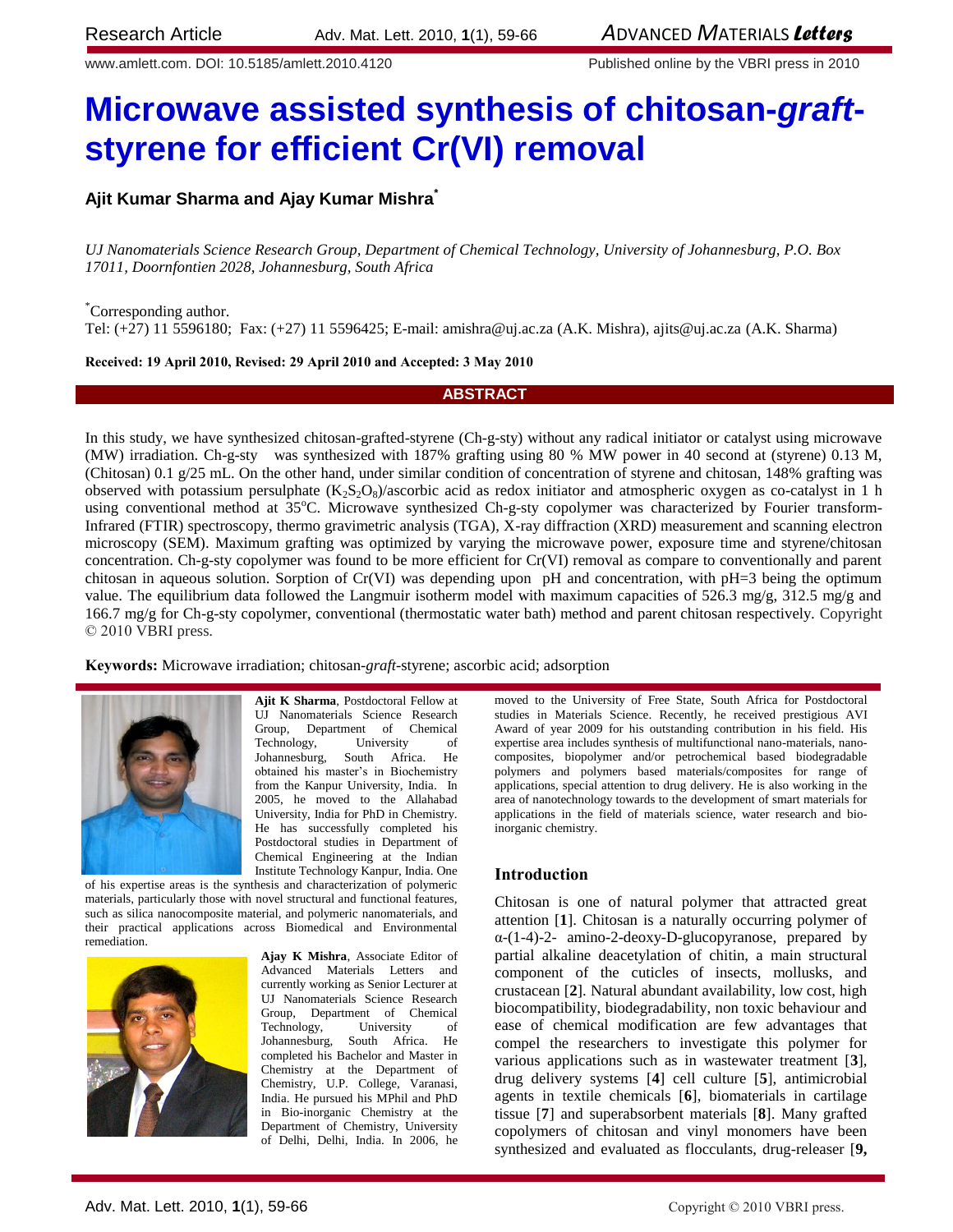**10**] etc. Conventionally, vinyl monomers are grafted onto chitosan using various redox systems [**11-13**]. As microwave (MW) irradiation [**14, 15**] is emerging as an efficient source of thermal energy and constitutes original procedure for the heating of materials different ways from the classical ones. Microwaves can be heat reactants selectively, directly and without thermal inertia and heat exchange with the medium [**16**]. Grafting of butylacrylate [**17**], acrylic acid [**18**] and acrylonitrile [**19**] onto the starch, grafting of acrylamide on to LLDPE (linear low density polyethylene) films [**20**] and grafting of butyl methacrylate on to the wool fibers [**21**] have been studied recently using redox initiators under microwave irradiation. The grafting of methylmethacrylate [**22**] and acrylonitrile [**23**] on to Cassia marginata Seed gum, ethylacrylate on to the guar gum [**24**] and synthesis of acrylamide [**25**] were used without initiators under MW conditions.

The aim of present study is to carry out graft copolymerization of styrene on to the chitosan using microwave irradiation where grafted material has a good yield for short reaction time without any radical initiator/catalyst. This is further compared with potassium persulphate  $(K_2S_2O_8)/$ ascorbic acid initiated grafting by conventional method. Optimal grafting condition for the microwave method was identified and the properties of the microwave synthesized copolymer were compared with the copolymer synthesized using  $K_2S_2O_8/a$ scorbic acid initiator on thermostatic water bath at 35 °C. Chitosan and its derivates are reported to be an efficient heavy metal scavenger due to chelating ability [**26-27**]. The grafted copolymer thus obtained was therefore investigated for Cr(VI) removal. Main objectives of this paper pertain to the systematic evaluation of the performance of Ch-g-sty by Microwave irradiation for the uptake of Cr(VI) from synthetic solutions. The studies have been conducted on the optimization of various experimental conditions like the pH, equilibrium time and the determination of sorption isotherms.

# **Experimental**

## *Materials*

All the other chemicals used were AR grade. Chitosan flakes (85% deacetylated) and styrene was purchased from Sigma Chemicals, South Africa. Potassium persulfate, ascorbic acid and potassium chromate were purchased from Merck, South Africa.

## *Analysis*

LG (MS-283 MC; 1200 W) domestic microwave oven having 2450 MHz microwave frequency and a power output from 0 to 800 W with continuous adjustment was used for all the experiments. All the reactions were performed in open glass vessels and each time temperature of the reaction mixture  $(\leq 100 \degree C)$  was measured by inserting thermometer into reaction vessel just after the exposure. All the reactions were performed in aqueous phase. Dissolved Cr(VI) was determined by the spectrophotometric method at 540 nm using diphenyl carbazide method [**28**] after suitable dilutions. Total chromium concentrations in solution were assessed by Aanalyst 400 Perkin Elmer Atomic Absorption

Spectrophotometer at 357.9 nm using a slit width of 0.7 nm. Samples were filtered using Whatman 0.45 mm filter paper and the filtrates after suitable dilutions were analyzed. Control experiments showed that no sorption occurred on either glassware or filtration systems. FTIR spectra were recorded with a Spectrum-100 Perkin Elmer; ATR sampling system. Powder X-ray diffraction data was collected using the Philiphs X'Pert equipped with a primary beam Gobel mirror, a radial Soller slit and TGA was carried out on Perkin–Elmer TGA-4000 in  $N_2$  atmosphere. Scanning electron microscopy (SEM) was carried out on the FEI Nova NanoSEM using an EDAX EDS system. Maximum percent grafting sample was used for the characterization and sorption study. The percentage and efficiency of grafting [**29**] were calculated using following equation **1-2**:

% Grating (G) = 
$$
\frac{W_1 - W_O}{W_O}
$$
 x 100 (1)

% Efficiency (E) = 
$$
\frac{W_1 - W_0}{W_2} = \frac{W_1 - W_0}{W_2}
$$
 x 100 (2)

where,  $W_1$ ,  $W_0$  and  $W_2$  are the weight of the grafted chitosan, the weight of original chitosan and weight of the styrene used, respectively.

#### *Methods*

Conventional thermal grafting using initiator: Homogeneous solution of chitosan (0.1 g) in 25 mL of 2 % aqueous acetic acid, styrene  $(13 \times 10^{-2} \text{ M})$ , ascorbic acid  $(20 \times 10^{-2} \text{ M})$ , were added and thermostated on water bath at 35°C. After 30 min  $K_2S_2O_8$  (10 x 10<sup>-3</sup> M) was added and this time of addition of persulphate was taken as zero time. Graft co-polymerization was allowed for 1 h. Grafted chitosan was separated [**30**] from styrene by first raising the pH of the reaction mixture to 6.5–7.0 followed by precipitating it with methanol. Grafted chitosan was repeatedly washed with methanol to remove any of the adhered styrene and dried. Percent grafting and percent efficiency were calculated (%G 148 and %E 43.72) respectively.

Grafting under microwave irradiation: Chitosan (0.1 g) dissolved in 25 mL of 2% aqueous acetic acid and styrene  $(13 \times 10^{-2} \text{ M})$  was irradiated in a domestic microwave oven in a 100 mL open necked flask. Reaction was repeated with different monomer concentration in the range of  $7-15 \times 10^{-2}$ M. Ch-g-sty was separated from styrene as described above. Percentage of grafting and grafting efficiency was calculated (% G 187, % E 55.25). Reaction was studied for optimal grafting at different microwave power and exposure times.

## *Sorption experiments for Cr(VI) using Ch-g-sty*

Ch-g-sty having 187 % G and 55.25 % E was used for the optimization of Cr(VI) removal using batch technique and compare with conventional grafted material and parent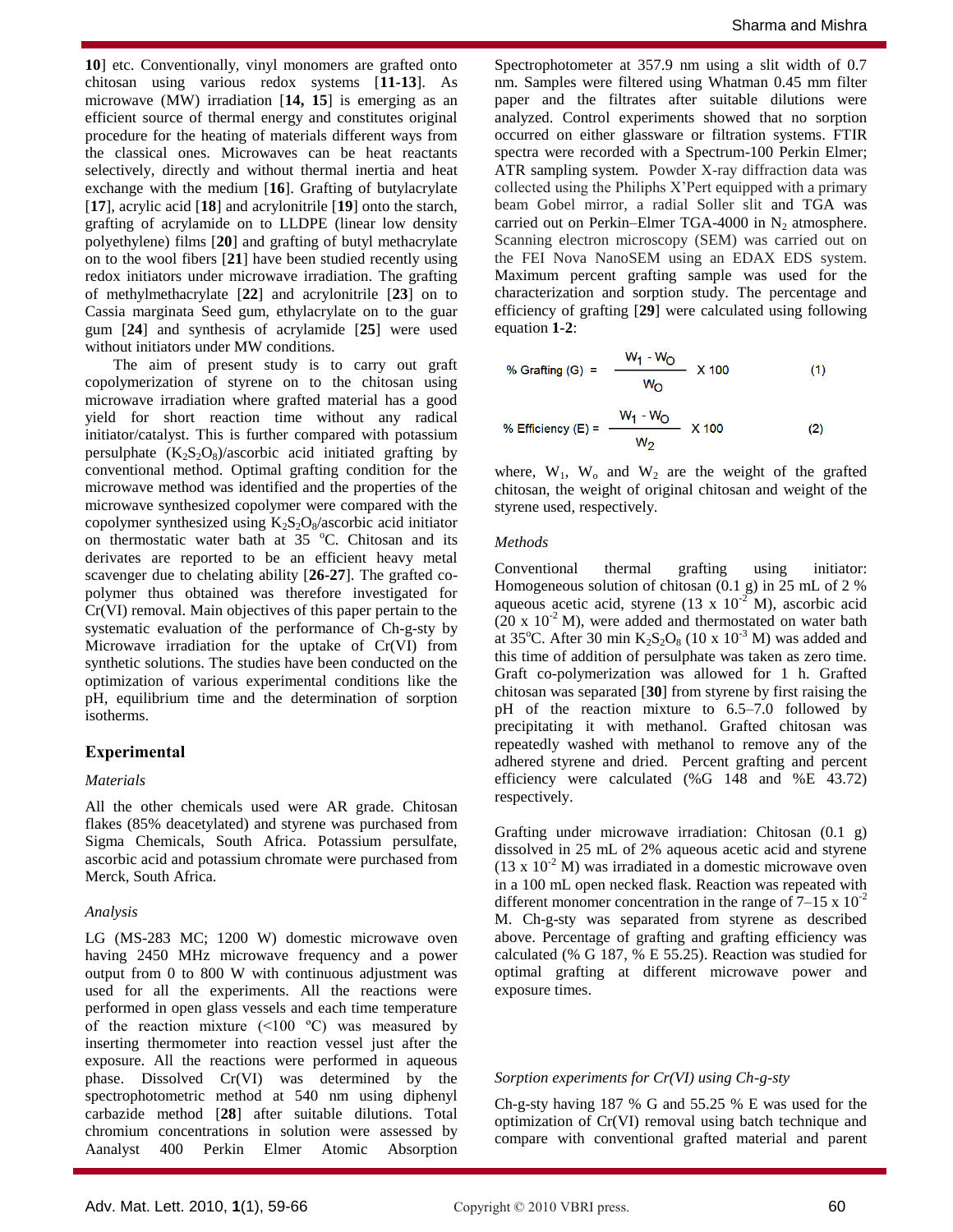chitosan material. For the sorption with time studies, the concentration of the chromium was kept at 100 mg/L in final aqueous volume of 20 mL at  $30^{\circ}$ C in a shaking incubator for 4 h. To this solution, 0.05 g of Ch-g-sty was added and the pH of the reaction mixture initially adjusted to 3.0 using either hydrochloric acid or sodium hydroxide (1 M). A series of 0.2 mL samples were withdrawn at 30 min time equilibration intervals and analyzed by spectrophotometric method for chromium concentration. For the sorption isotherms, varying Cr(VI) concentrations ranging from 100 to 1600 mg/L were used. The amount of Cr(VI) ions sorbed per gram of the copolymer was calculated by the difference between the initial and the final readings using the following equation (**3**).

$$
q_{e (mg/g)} = \frac{C_{o} - C_{e (V/1000) L}}{W (g)}
$$
 (3)

where  $q_e$  is the amount of metal ion adsorbed on the Ch-gsty,  $C_0$ , the initial metal ion concentration (mgL<sup>-1</sup>),  $C_e$ , the equilibrium concentration of metal ion in solution  $(mgL^{-1})$ , V, the volume of metal ion solution used (L), and W is the weight of the Ch-g-sty used (g) as adsorbent. All the batch experiments were carried out in triplicate and the values reported are average of three readings.

# **Results and discussion**

## *Characterization of the Ch-g-sty*

FTIR spectra: Ch-g-sty has been synthesized by grafting styrene onto polysaccharide molecule in aqueous medium using microwave irradiation. The grafting and chromium adsorption was confirmed by comparing the IR spectra of chitosan (**Fig. 1A**) with that of the grafted product (**Fig. 1B**) and chromium loaded Ch-g-sty (**Fig. 1C**). The IR spectrum of the chitosan has strong peak around  $1027 \text{ cm}^{-1}$ ,  $1060 \text{ cm}^{-1}$  due to O–H bending, C–O stretching and 3373  $cm<sup>-1</sup>$  due to the stretching vibration of O–H, the extension vibration of N–H, and inter hydrogen bonds of the polysaccharide. In graft copolymer the characteristic bands of styrene at  $3000-3100$  cm<sup>-1</sup> and the bands of phenyl groups at 1521 cm<sup>-1</sup>, 1380 cm<sup>-1</sup>, 700 cm<sup>-1</sup> were found in the FT-IR spectrum of Ch-g-sty copolymer which confirmed the formation of Ch-g-sty. The IR spectra of chromium loaded Ch-g-sty showed two new peaks at 777 cm<sup>-1</sup> and 901 cm<sup>-1</sup>, suggesting that  $Cr(VI)$  was adsorbed on the surface and the nitrogen atoms on the Ch-g-sty was involved in the adsorption. A slight up field trend was observed form  $v_{c=0-c}$  at 1215cm<sup>-1</sup>, after Cr(VI) removal. Based on above observation, the following **(Scheme 1)** has been proposed which show the grafting of chitosan using the microwave irradiation was found to have much better adsorbing power for the Cr(VI) than the graft copolymer synthesized using redox system on thermostatic water bath indicating more grafted chains are incorporated in grafting under microwaves. Adsorption of Cr(VI) is pH dependent at  $pH = 3$ , chitosan dissolve in acidic medium so that graft copolymerization also control the solubility.

*XRD spectra*

X-ray diffraction profiles of chitosan and its graft copolymer are shown in (**Fig. 2**). It was known that the diffraction pattern of original chitosan shows the characteristic peaks at  $2\theta = 11^{\circ}$  and  $22^{\circ}$  corresponding to crystal forms II (**Fig 2A**). The XRD differences between the Ch-g-sty and the pure chitosan showed that the



**Scheme 1**. Proposed scheme for grafting of styrene on to the chitosan followed by Cr(VI) adsorption.

crystalloids had changed after graft copolymerization of styrene. The X-ray diffraction spectra of the grafted chitosan (**Fig. 2B**) show many crystalline areas between  $2\theta$  $= 22 - 28$ <sup>o</sup> and 32–45<sup>o</sup> (due to styrene grafts at the chitosan backbone), while no such peaks are visible in the XRD of the chitosan itself. No such peaks were visible (**Fig. 2C**) in the diffractograms of Ch-g-sty after adsorption of chromium indicating that no more binding sites were available for adsorption.

#### *TGA spectra*

The thermal stability and degradation behaviour of chitosan and styrene grafted chitosan were evaluated by TGA under nitrogen atmosphere. TGA analysis also confirmed the grafting (**Fig. 3**). TGA of chitosan (**Fig. 3A**) shows a weight loss in two stages. The first stage (**Fig. 3A**) begins at about  $50-280$  °C for the chitosan materials with weight loss of 10 % due to loss of residual or physically adsorbed water on membranes surfaces. The second stage of weight loss starts at 350  $\degree$ C and that continues up to 528  $\degree$ C during which there was 44 % weight loss due to the degradation of chitosan. The TGA of the grafted product (**Fig. 3B**) has three stages of distinct weight loss. The first stage ranges between 50-130  $\degree$ C with 6-8 % of the adsorbed and bound water weight loss. The second stage of weight loss starts at 240  $^{\circ}$ C and that continues up to 350  $^{\circ}$ C during which there is 18 % of weight loss due to the degradation of chitosan at ungrafted part of the Ch-g-sty. There is 5 % weight loss in the third stage from 469 to 677  $\mathrm{^{\circ}C}$  that contributes to the decomposition of styrene grafted at Ch-g-sty. Only 50 % weight loss up to  $758 \degree C$  indicated a high degree of thermal stability of the graft copolymer.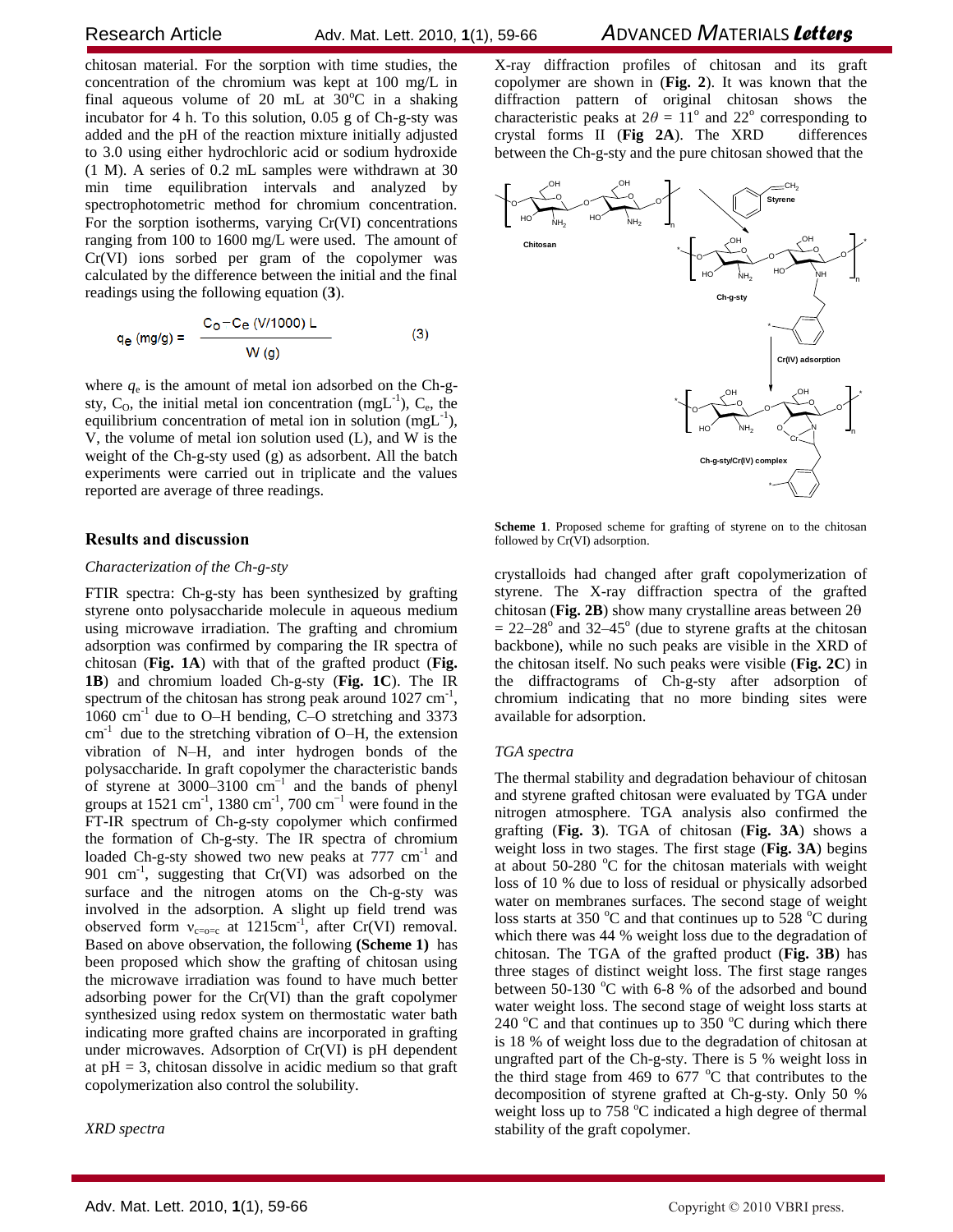

**Fig. 1**. IR spectra of (A) Chitosan (B) Ch-g-sty (C) styrene grafted chitosan loaded by chromium.



**Fig. 2.** XRD of (A) Chitosan (B) Ch-g-sty (C) styrene grafted chitosan loaded by chromium.

#### *SEM and EDX analysis*

The significant change in the surface morphology of the chitosan (**Fig. 4A**) and the modified chitosan (**Fig. 4B**) indicate grafting of styrene onto the chitosan polymer. The SEM micrograph of chitosan matrix show rather a smooth surface as shown in (**Fig. 4A**) when compared to agglomerated surface (**Fig. 4B**) of Ch-g-sty. This can be attributed to the fact that styrene upon grafting formed agglomeration onto the surface of chitosan (**Fig. 4C**) shows granular deposition of Cr(VI) during sorption onto the surface Ch-g-sty. The EDX spectra (**Fig. 4D**) confirm the presence Chromium peak on the surface of the specimen indicating the adsorption capability of the Ch-g-sty.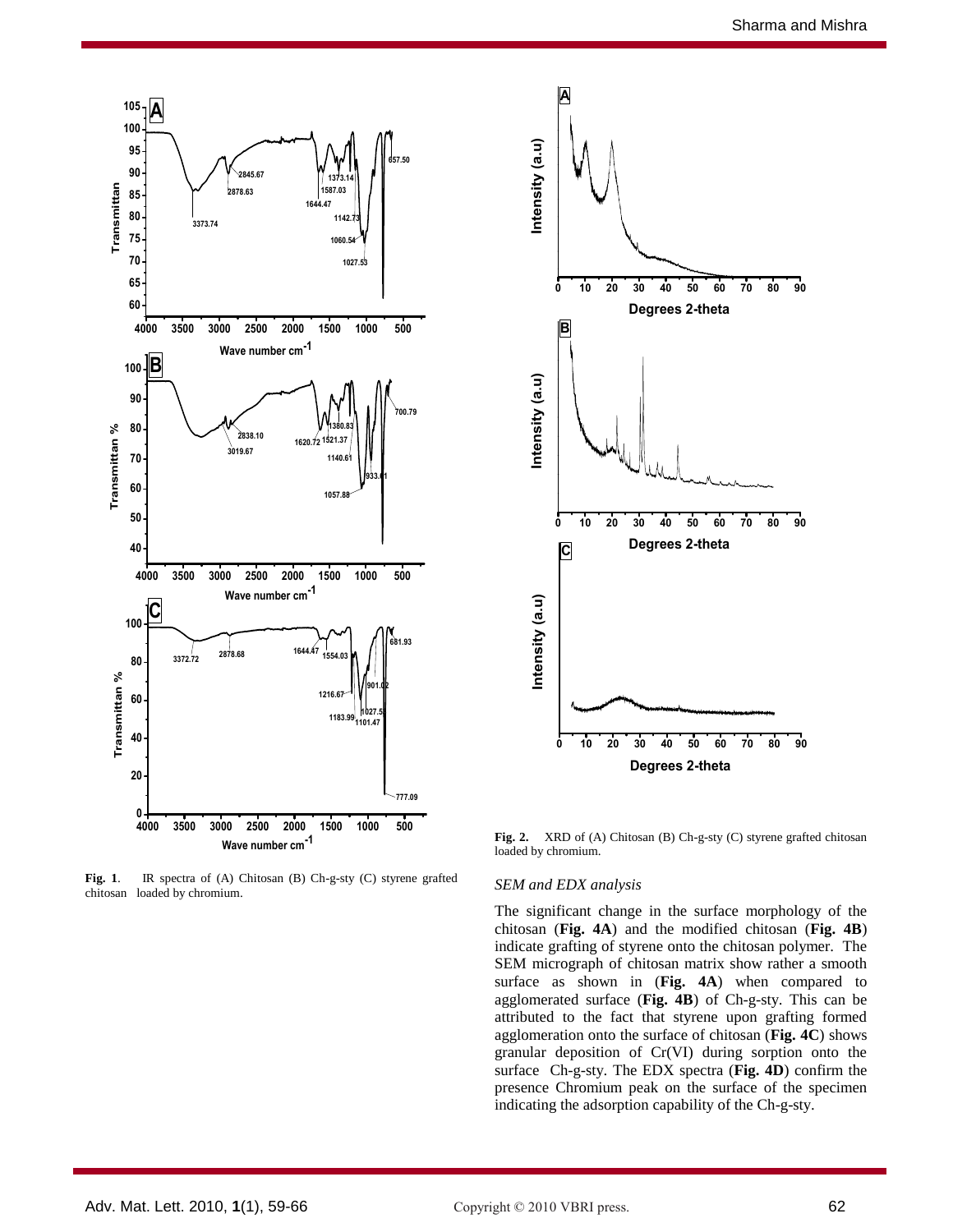

**Fig. 3.** TGA analysis of (A) Chitosan (B) Ch-g-sty.



**Fig. 4.** SEM-EDX analysis of (A) Chitosan (B) Ch-g-sty (C) ch-g-sty loaded by chromium (D) EDX graph of styrene grafted chitosan loaded by chromium.

#### *Optimization of the grafting conditions*

Effect of MW power: %G and %E both increases initially with the increasing microwave power up to 1720 GHz (80

%) power, this may be due to more availability microwave energy at high microwave power, causing more monomer and macro radical generation and hence grafting (**Fig. 5**). After 80 % power, decrease in % G and % E both may be attributed to more homopolymer formation at high microwave powers or to some decomposition of the graft copolymer at high power greater than 80 %.



**Fig. 5.** % G and % E with changing MW power at fixed concentration of styrene (13 x  $10^{-2}$ ), chitosan (0.1 g/25 mL), exposure time, 40 sec.

Effect of microwave exposure time: It was observed that % G and % E initially increase up to 40 seconds when exposed to 80 % microwave power, thereafter both % G and % E decreases with the exposure duration at the fixed concentration of styrene (13 x  $10^{-2}$ ) and chitosan (0.1 g/25 mL) (**Fig. 6**). This may be due to decomposition of the graft copolymer at longer duration greater than 80 %.

Effect of styrene concentration: %G and %E both increases with increase in the concentration of styrene in the range of  $7-15 \times 10^{-2}$  M. However, both the parameters decreased after 13 x 10<sup>-2</sup> M styrene concentration (Fig. 7). This may be due to the greater availability of the styrene molecules in the proximity of the chitosan increasing the chance of the molecular collision and hence grafting increased.



**Fig. 6.** %G and %E with exposure time at the fixed concentration of styrene (13 x  $10^{-2}$ ), chitosan (0.1  $g/25$  mL) at 80 % MW power.

Effect of chitosan concentration: %G and %E both increases with increase in the concentration of the chitosan in the range of 50–250 mg/25 mL at fixed concentration of the styrene (13 x  $10^{-2}$ M) at 80 % MW power and 40 sec exposure (**Fig. 8**). This may be attributed to more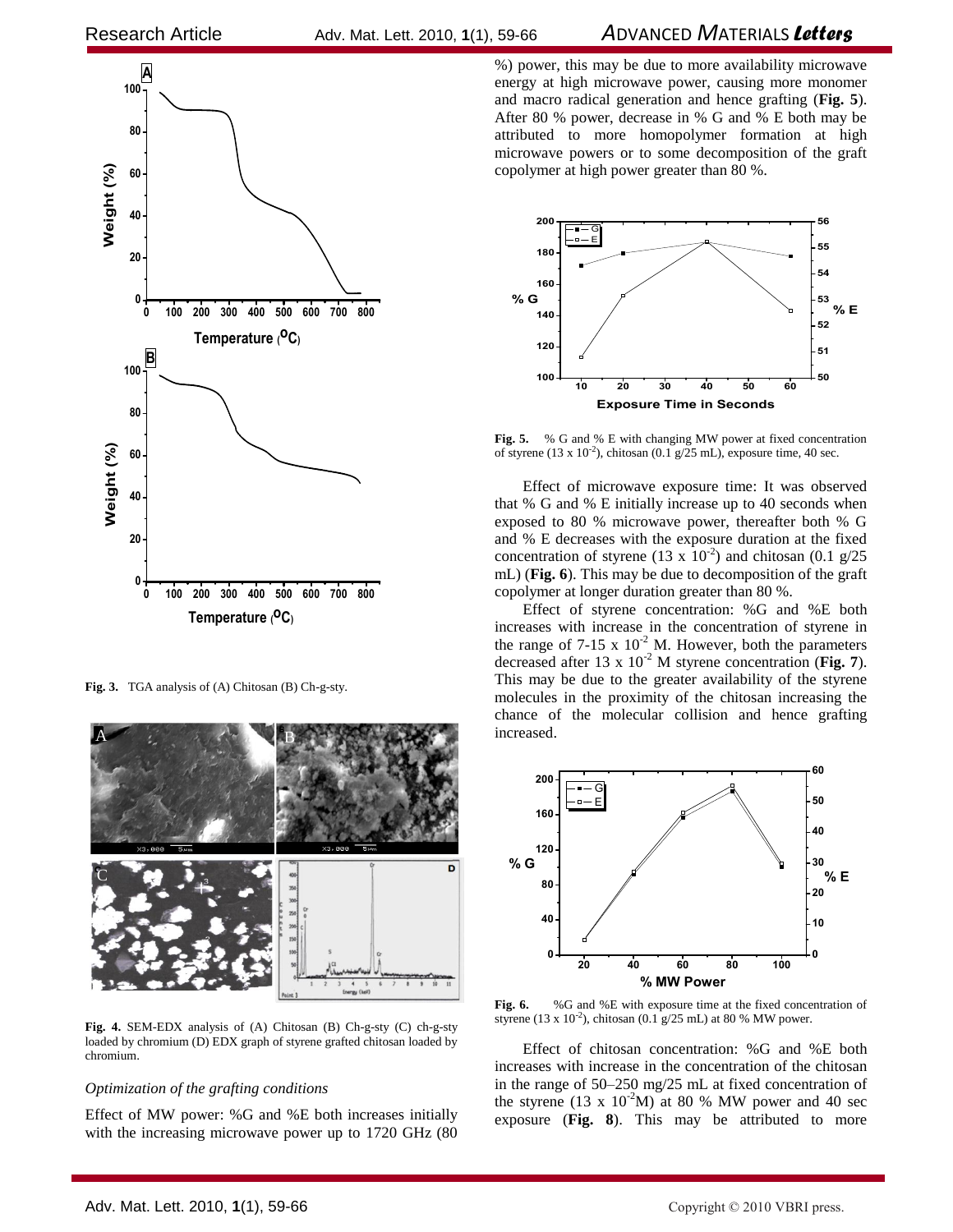macromolecular free radical sites available with an increase in the concentration of the chitosan in the studied range.



**Fig. 7.** % G and % E with changing monomer concentration at fixed concentration of chitosan (0.1 g/25 mL), 80 % MW power, 40 sec exposure time.



Fig. 8. % G and % E with different chitosan concentration at fixed concentration of styrene (13 x  $10^{-2}$  M) 80 % MW power and 40 sec exposure time.



**Fig. 9.** Effect of pH on equilibirum concentration of Cr(VI) (initial Concentration = 100 mg/L, amount of adsorbent =  $0.05$  gm, test solution = 20 mL,  $T = 303$  K).



**Fig. 10.** Effect of Time on equilibirum concentration of Cr(VI) (initial Concentration = 100 mg/L, amount of adsorbent =  $0.05$  gm, test solution  $= 20$  mL, T = 303 K).

#### *Adsorption of Hexavalant Chromium*

**% E** sorbent– sorbate systems, it was decided to maintain the pH Effect of initial pH on adsorption: The effect of pH on the removal of Cr(VI) was examined using plain chitosan (CH) and grafted copolymer (Ch-g-sty) at the concentration levels of 100 mg/L (**Fig. 9**) The equilibrium uptake of Cr(VI) was maximum at pH=3.0 for both for CH and Ch-gsty. Below pHzpc of chitosan [**31**], sorbent was positively charged with the protonated amino group whereas the sorbate was negatively charged, i.e., Cr(VI) existed as HCrO<sub>4</sub>. In view of an electrostatic interaction between the at 3.0 in further experiments. It was also observed that at the end of the adsorption experiments, pH of the solution increased from 3.0 to 5.5. This might be attributed to the protonation of amine group, HCrO<sub>4</sub> reduction accompanied by  $H^+$  consumption  $\overline{32}$  and slow release of alkalinity from the prepared sorbent [**33**].

> Effect of Time for sorption of Cr(VI): Effect of Time of Cr(VI) removal by CH and Ch-g-sty indicated rapid binding of Cr(VI) to the sorbent during the first few minutes, followed by a slow increase until a state of equilibrium at 4 h was reached **(Fig. 10)**. No change in the uptake capacity was observed with further increase in equilibration time up to 24 h. These observations were in agreement with the work reported earlier with the other metal ion–grafted material systems [**24**].

> Adsorption isotherm studies: Adsorption data were fitted to the Langmuir and Freundlich isotherms [**34, 35**]. The Langmuir isotherm is valid for monolayer sorption due to a surface of a finite number of identical sites and expressed in the linear form as below (eq. **4**).

$$
Ce/qe = 1/bQo + Ce/Qo \tag{4}
$$

where, *C*e is the equilibrium concentration (mg  $L^{-1}$ ) and *qe* the amount adsorbed at equilibrium  $(mg.g^{-1})$ . The Langmuir constants  $Q_0$  (mg.g<sup>-1</sup>) represent the monolayer adsorption capacity and  $b$  ( $L$  mg<sup>-1</sup>) relates the heat of adsorption. The essential feature of the Langmuir adsorption can be expressed by means of  $R_{\text{L}}$ , a dimensionless constant referred to as separation factor or equilibrium parameter for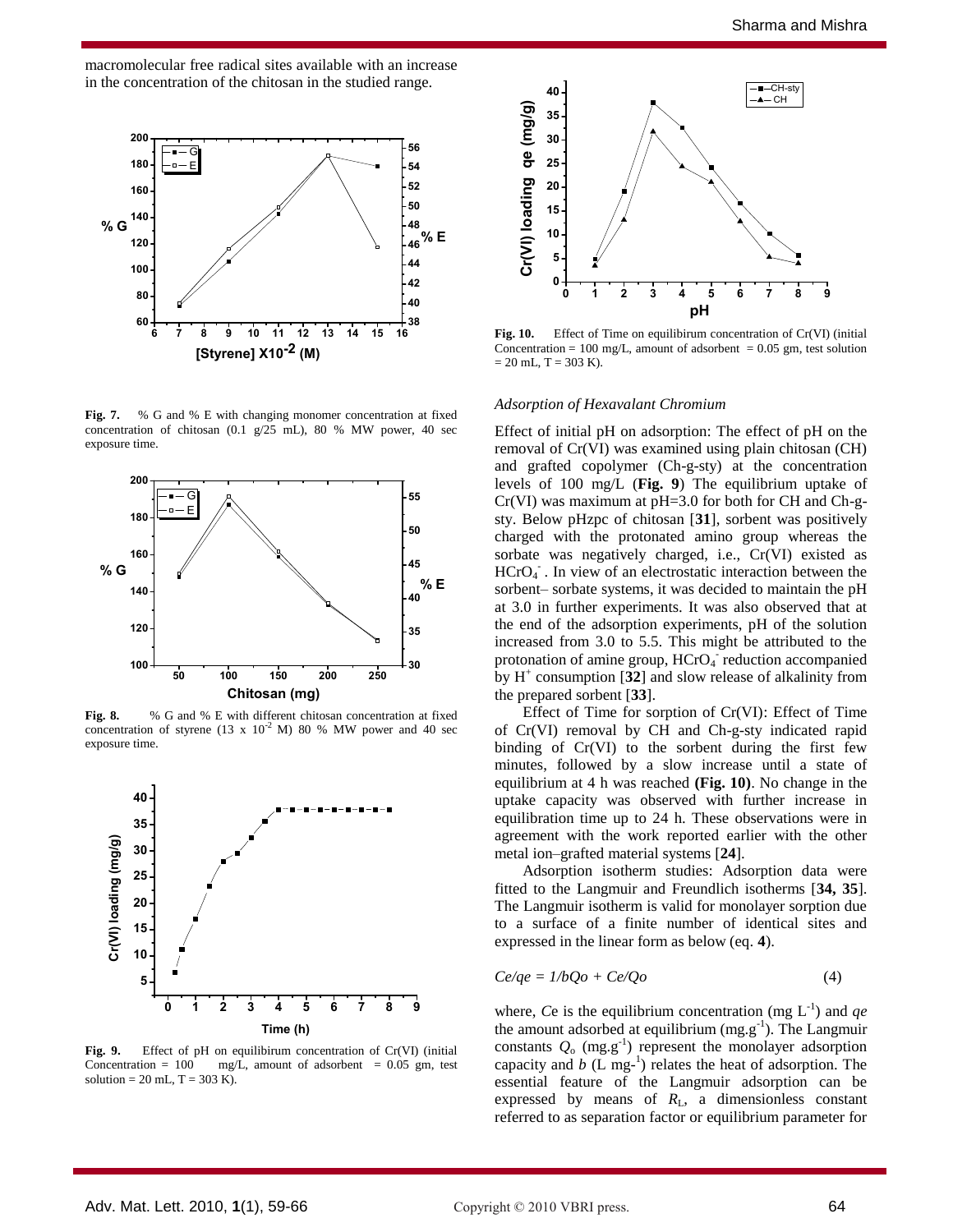predicting whether an adsorption system is favorable or unfavorable.  $R_L$  is calculated using the following (eq.5).

$$
R_{L} = 1/1 + bC_{O}
$$
 (5)

where,  $C_0$  is the initial Cr(VI) concentration (mg/L). If  $R_L$ values lies between 0 and 1, the adsorption is favorable. The Freundlich isotherm describes the heterogeneous surface energies by multilayer adsorption and is expressed in linear form as (eq.**6**):

$$
\ln q e = \ln K_f + 1/n \ln C e \tag{6}
$$

Where  $K_f$  indicates adsorption capacity (mg.g<sup>-1</sup>) and n an empirical parameter related to the intensity of adsorption, which varies with the heterogeneity of the adsorbent. The greater the values of the 1/n, better is the favorability of the adsorption. Equilibrium adsorption data of plain CH, microwave as well as conventionally synthesized copolymer could be modelled satisfactorily to both the Langmuir and Freundlich isotherms (**Fig. 11A & B**). In the



**Final concentration of Cr (VI) ion** 

**Fig. 11.** Adsorption equilibrium (A) langmuir and (B)Frundlich Isotherm on various adsorbents Plain Chitosan (CH), conventional synthesized (Ch-g-sty) and Microwave synthesized (Ch-g-sty).(T = 303 K, pH = 3).

studied the sorption equilibrium data, for Ch-g-sty fitted satisfactorily well to both Langmuir and Freundlich models indicating a complex overall sorption surface as we

observed in our previous studies the sorption of Cd(II) by microwave synthesized guar gum-graft poly(ethylacrylate) (GG-g-PEA) [**24**]. However equilibrium adsorption data for

**Table 1.** Isotherm constants and correlation coefficients for adsorption of Cr(VI) ions from aqueous solutions

| S. No. | <b>Adsorbents</b>          | Langmuir isotherm |                          |                | Freundlich isotherm |        |                |
|--------|----------------------------|-------------------|--------------------------|----------------|---------------------|--------|----------------|
|        |                            | $Q_{max}$         | $b(m \mid m g) \ge 10^3$ | $\mathbb{R}^2$ | K.                  | 1/n    | $\mathbb{R}^2$ |
|        | CH                         | 166.67            | 7.13                     | 0.9827         | 7.89                | 0.453  | 0.9916         |
| 2      | Ch-g-sty<br>(conventional) | 312.5             | 4.67                     | 0.9833         | 7.1                 | 0.5502 | 0.987          |
| 3      | Ch-g-sty<br>(Microwave)    | 526.31            | 14.15                    | 0.9934         | 20.7                | 0.5496 | 0.9381         |

Ch-g-sty fitted better to Langmuir model indicating unilayer sorption. As in the previous results in the present study also microwave synthesized copolymer had higher  $Q_0$  as compared to the copolymers synthesized conventionally. The Langmuir and Freundlich constants of the plain (CH), conventionally and microwave synthesized graft copolymers have been summarized in **Table 1.**

#### **Conclusion**

Chitosan graft with styrene (Ch-g-sty) was successfully synthesized using microwave irradiation, without any redox initiator or catalyst in much better yield than conventional redox pair, i.e., persulfate/ascorbic acid initiated synthesis. Moreover, the copolymer synthesized using microwaves proved to be a more effective adsorbent for Cr(VI) from synthetic solution as compared to conventionally synthesized copolymer. The sorption was found to be pH dependent and was highest at pH 3.0. It was revealed that more than one adsorption mechanisms are operating in the sorption. Equilibrium adsorption of Cr(VI) in synthetic solution was achieved in about 4 h.

#### **Acknowledgements**

The authors are thankful to Prof. R.W. Krause of UJ Nanomaterials Science Research Group, Department of Chemical Technology, University of Johannesburg, for the financial support. Authors are thankful to Dr. Shivani Mishra for the fruitful discussion and valuable suggestions. Authors are also thankful to Mr. Anand Dev Tiwari for the characterization of the samples.

#### **References**

- 1. Sang, L.; Samuel, M. H. Journal of Macromolecular Science. **2003,** *43*, 223.
- 2. Roberts, G.A.F.; Chitin Chemistry, Macmillan Press, London, **1992.**
- 3. Gregorio, C.; Prog. Polym. Sci. **2005**, *30*, 38.
- 4. Agnihotri, S.A.; Mallikarjuna, N. N.; Aminabhavi, T.M. J. Control. Release. **2004**, *100*, 28.
- 5. Sashiwa, H.; Aiba, S.I. Prog. Polym. Sci. **2004**, *29*, 887.
- 6. Lim, S.H.; Hudson, S.M.; J. Macromol. Sci.: Polym. Rev. **2003,** 43,  $223$
- 7. Suh, J.K.F.; Matthew, H.W.T.; Biomaterials. **2000**, *21*, 2589.
- 8. Dutkiewicz, J.K. J. Biomed. Mater. Res. **2002**, *63*, 373.
- 9. Singh, V.; Sharma, A.K.; Sanghi, R. J. Hazard. Mat. **2009,** *166*, 327. 10. Lasko, C.L.; Pesi, B.M.; Oliver, D.J. J. Appl. Polym. Sci .**1993**, *48* 1565.
- 11. Singh, V.; Sharma, A.K.; Tripathi, D.N.; Sanghi, R. J. Hazard. Mat. **2009,** *161***,** 955.
- 12. Harish, Prasanth, K.V.; Tharanathan, R.N. Carbohydr. Polym, **2003**, 54, 343.